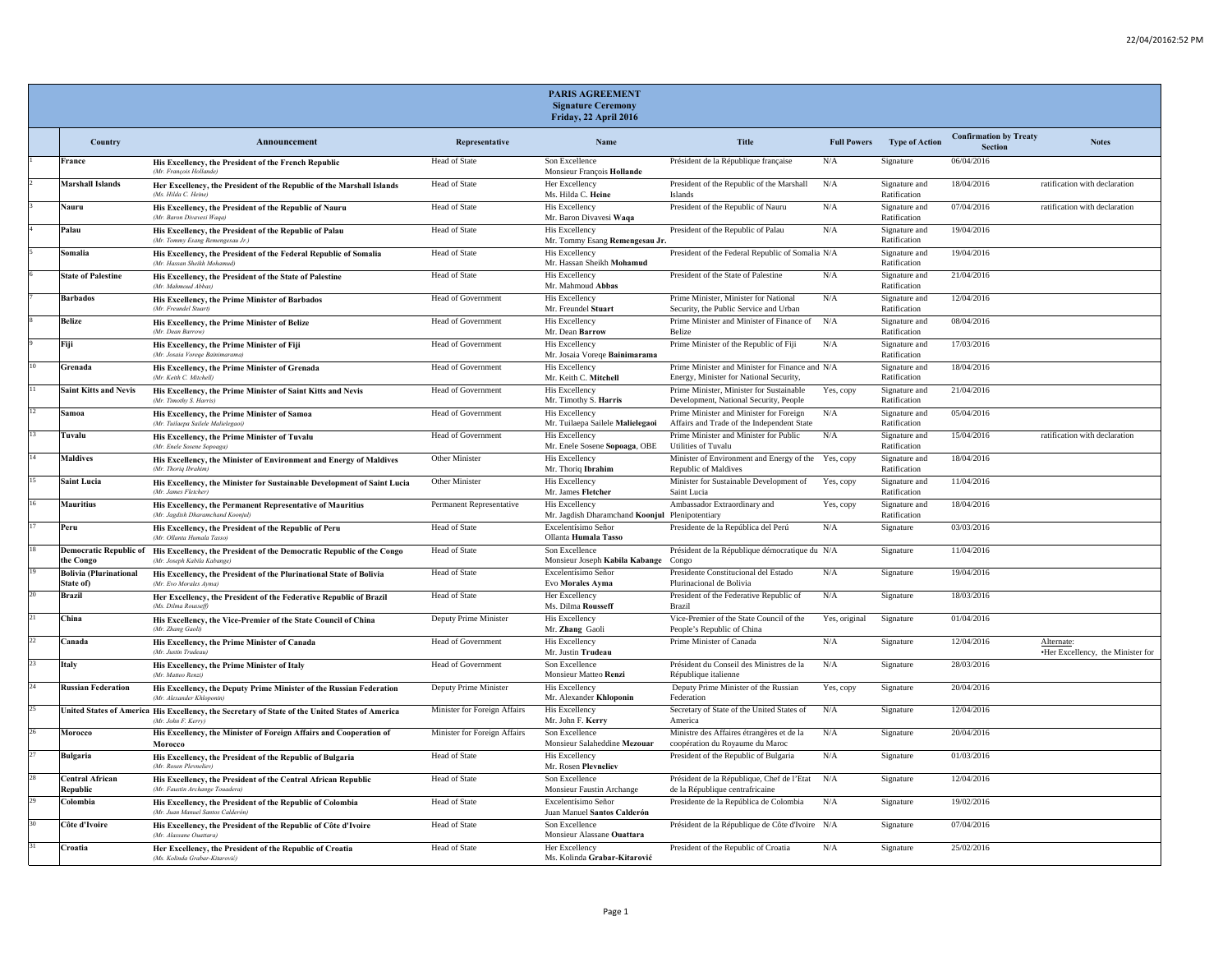|    |                                     |                                                                                                                                              |                           | <b>PARIS AGREEMENT</b><br><b>Signature Ceremony</b><br>Friday, 22 April 2016 |                                                                                                                           |                    |                       |                                          |                                                                   |
|----|-------------------------------------|----------------------------------------------------------------------------------------------------------------------------------------------|---------------------------|------------------------------------------------------------------------------|---------------------------------------------------------------------------------------------------------------------------|--------------------|-----------------------|------------------------------------------|-------------------------------------------------------------------|
|    | Country                             | Announcement                                                                                                                                 | Representative            | Name                                                                         | <b>Title</b>                                                                                                              | <b>Full Powers</b> | <b>Type of Action</b> | <b>Confirmation by Treaty</b><br>Section | <b>Notes</b>                                                      |
|    | Gabon                               | His Excellency, the President of the Gabonese Republic<br>(Mr. Ali Bongo Ondimba)                                                            | Head of State             | Son Excellence<br>Monsieur Ali Bongo Ondimba                                 | Président de la République gabonaise                                                                                      | N/A                | Signature             | 03/03/2016                               |                                                                   |
|    | Guatemala                           | His Excellency, the President of the Republic of Guatemala<br>(Mr. Jimmy Morales)                                                            | Head of State             | Excelentísimo Señor<br><b>Jimmy Morales</b>                                  | Presidente de la República de Guatemala                                                                                   | N/A                | Signature             | 01/03/2016                               |                                                                   |
|    | Guinea                              | His Excellency, the President of the Republic of Guinea<br>(Mr. Alpha Condé                                                                  | Head of State             | Son Excellence<br>Monsieur Alpha Condé                                       | Président de la République de Guinée                                                                                      | N/A                | Signature             | 19/04/2016                               |                                                                   |
|    | Guyana                              | His Excellency, the President of the Republic of Guyana<br>(Mr. David A. Granger)                                                            | Head of State             | His Excellency<br>Mr. David A. Granger                                       | President of the Republic of Guyana                                                                                       | N/A                | Signature             | 13/04/2016                               |                                                                   |
|    | Haiti                               | His Excellency, the President of the Republic of Haiti<br>(Mr. Jocelerme Privert)                                                            | <b>Head of State</b>      | Son Excellence<br>Monsieur Jocelerme Privert                                 | Président de la République d'Haïti                                                                                        | N/A                | Signature             | 12/04/2016                               |                                                                   |
|    | Hungary                             | His Excellency, the President of Hungary<br>(Mr. János Áder)                                                                                 | Head of State             | His Excellency<br>Mr. János Áder                                             | President of Hungary                                                                                                      | N/A                | Signature             | 18/04/2016                               |                                                                   |
|    | Lithuania                           | Her Excellency, the President of the Republic of Lithuania<br>(Ms. Dalia Grybauskaitė)                                                       | Head of State             | Her Excellency<br>Mrs. Dalia Grybauskaitė                                    | President of the Republic of Lithuania                                                                                    | N/A                | Signature             | 04/03/2016                               |                                                                   |
|    | Micronesia (Federated<br>States of) | His Excellency, the President and Head of Government of the Federated<br><b>States of Micronesia</b>                                         | Head of State             | His Excellency<br>Mr. Peter M. Christian                                     | President and Head of Government of the<br>Federated States of Micronesia                                                 | N/A                | Signature             | 03/03/2016                               |                                                                   |
|    | Montenegro                          | His Excellency, the President of Montenegro<br>(Mr. Filip Vujanović)                                                                         | Head of State             | <b>His Excellency</b><br>Mr. Filip Vujanović                                 | President of Montenegro                                                                                                   | N/A                | Signature             | 16/03/2016                               |                                                                   |
|    | Namibia                             | His Excellency, the President of the Republic of Namibia<br>(Dr. Hage G. Geingob)                                                            | Head of State             | His Excellency<br>Dr. Hage G. Geingob                                        | President of the Republic of Namibia                                                                                      | N/A                | Signature             | 08/04/2016                               |                                                                   |
| 42 | Niger                               | His Excellency, the President of the Republic of the Niger<br>(Mr. Mahamadou Issoufou                                                        | Head of State             | Son Excellence<br>Monsieur Mahamadou Issoufou                                | Président de la République du Niger                                                                                       | N/A                | Signature             | 06/04/2016                               |                                                                   |
|    | Paraguay                            | His Excellency, the President of the Republic of Paraguay<br>(Mr. Horacio Manuel Cartes Jara)                                                | <b>Head of State</b>      | Excelentísimo Señor<br>Horacio Manuel Cartes Jara                            | Presidente de la República del Paraguay                                                                                   | N/A                | Signature             | 18/03/2016                               |                                                                   |
|    | Senegal                             | His Excellency, the President of the Republic of Senegal<br>(Mr. Macky Sall)                                                                 | Head of State             | Son Excellence<br>Monsieur Macky Sall                                        | Président de la République du Sénégal                                                                                     | N/A                | Signature             | 12/04/2016                               |                                                                   |
|    | Serbia                              | His Excellency, the President of the Republic of Serbia<br>(Mr. Tomislav Nikolić,                                                            | Head of State             | His Excellency<br>Mr. Tomislav Nikolić                                       | President of the Republic of Serbia                                                                                       | N/A                | Signature             | 31/03/2016                               |                                                                   |
|    | Slovakia                            | His Excellency, the President of the Slovak Republic<br>(Mr. Andrei Kiska)                                                                   | Head of State             | His Excellency<br>Mr. Andrej Kiska                                           | President of the Slovak Republic                                                                                          | N/A                | Signature             | 16/03/2016                               |                                                                   |
|    | Zimbabwe                            | His Excellency, the President of the Republic of Zimbabwe<br>(Mr. Robert G. Mugabe)                                                          | Head of State             | His Excellency<br>Mr. Robert G. Mugabe                                       | President of the Republic of Zimbabwe                                                                                     | N/A                | Signature             | 23/03/2016                               |                                                                   |
|    | Bahrain                             | His Highness, the Personal Representative of His Majesty the King of<br>Bahrain, President of the Supreme Council for Environment of Bahrain | Vice-President            | His Highness                                                                 | Personal Representative of His Majesty the<br>Shaikh Abdullah Bin Hamad Bin Isa King of Bahrain, President of the Supreme | Yes, copy          | Signature             | 19/04/2016                               |                                                                   |
|    | <b>Costa Rica</b>                   | Her Excellency, the Vice President of Costa Rica<br>(Ms. Ana Helena Chacón Echeverría)                                                       | Vice-President            | Excelentísima Señora<br>Ana Helena Chacón Echeverría                         | Vicepresidenta de la República de Costa<br>Rica                                                                           | Yes, copy          | Signature             | 04/04/2016                               |                                                                   |
|    | Switzerland                         | Her Excellency, the Vice President of Switzerland<br>(Ms. Doris Leuthard)                                                                    | Vice-President            | Son Excellence<br>Mme Doris Leuthard                                         | Vice-présidente de la Confédération Suisse, Yes, original<br>Cheffe du Département fédéral de                             |                    | Signature             | 28/03/2016                               | Alternate: Mr. Franz Perrez,<br>Ambassador, Head of International |
|    | Andorra                             | His Excellency, the Head of Government of Andorra<br>(Mr. Antoni Martí Petit                                                                 | Head of Government        | Son Excellence<br>Monsieur Antoni Martí Petit                                | Chef du Gouvernement de la Principauté<br>d'Andorre                                                                       | N/A                | Signature             | 04/04/2016                               |                                                                   |
|    | <b>Antigua and Barbuda</b>          | His Excellency, the Prime Minister of Antigua and Barbuda<br>(Mr. Gaston Alphonso Browne)                                                    | Head of Government        | His Excellency<br>Mr. Gaston Alphonso Browne                                 | Prime Minister and Minister for Finance and N/A<br>Corporate Governance of Antigua and                                    |                    | Signature             | 18/03/2016                               |                                                                   |
|    | <b>Bahamas</b>                      | His Excellency, the Prime Minister of the Bahamas<br>(Mr. Perry Gladstone Christie)                                                          | <b>Head of Government</b> | <b>His Excellency</b><br>Mr. Perry Gladstone Christie, MP                    | Prime Minister and Minister of Finance of N/A<br>the Commonwealth of the Bahamas                                          |                    | Signature             | 12/04/2016                               |                                                                   |
|    |                                     | Bosnia and Herzegovina His Excellency, the Chairman of the Council of Ministers of Bosnia and<br>Herzegovina                                 | <b>Head of Government</b> | <b>His Excellency</b><br>Mr. Denis Zvizdić                                   | Chairman of the Council of Ministers of<br>Bosnia and Herzegovina                                                         | N/A                | Signature             | 01/04/2016                               |                                                                   |
|    | <b>Burkina Faso</b>                 | His Excellency, the Prime Minister of Burkina Faso<br>(Mr. Paul Kaba Thieba)                                                                 | Head of Government        | Son Excellence<br>Monsieur Paul Kaba Thieba                                  | Premier Ministre du Burkina Faso                                                                                          | N/A                | Signature             | 31/03/2016                               |                                                                   |
|    | Ethiopia                            | His Excellency, the Prime Minister of Ethiopia<br>(Mr. Hailemariam Dessalegn)                                                                | Head of Government        | His Excellency<br>Mr. Hailemariam Dessalegn                                  | Prime Minister of the Federal Democratic<br>Republic of Ethiopia                                                          | N/A                | Signature             | 15/04/2016                               |                                                                   |
|    | Kuwait                              | His Highness, the Prime Minister of Kuwait<br>(Sheikh Jaber Al Mubarak Al Hamad Al Sabah)                                                    | <b>Head of Government</b> | <b>His Highness</b><br>Sheikh Jaber Al Mubarak Al Hamad                      | Prime Minister of the State of Kuwait                                                                                     | N/A                | Signature             | 14/04/2016                               |                                                                   |
|    | Lebanon                             | His Excellency, the President of the Council of Ministers of Lebanon<br>(Mr. Tammam Salam)                                                   | Head of Government        | Son Excellence<br>Monsieur Tammam Salam                                      | Président du Conseil des Ministres de la<br>République libanaise                                                          | N/A                | Signature             | 19/02/2016                               |                                                                   |
|    | Lesotho                             | His Excellency, the Prime Minister of Lesotho<br>(Mr. Pakalitha Bethuel Mosisili                                                             | Head of Government        | His Excellency<br>Mr. Pakalitha Bethuel Mosisili                             | Prime Minister of the Kingdom of Lesotho                                                                                  | N/A                | Signature             | 19/04/2016                               |                                                                   |
|    | Malta                               | His Excellency, the Prime Minister of Malta<br>(Mr. Joseph Muscat)                                                                           | Head of Government        | <b>His Excellency</b><br>Mr. Joseph Muscat                                   | Prime Minister of the Republic of Malta                                                                                   | N/A                | Signature             | 17/03/2016                               |                                                                   |
|    | Monaco                              | His Excellency, the Minister of State, Head of Government of Monaco<br>(Mr. Serge Telle)                                                     | Head of Government        | Son Excellence<br>Monsieur Serge Telle                                       | Ministre d'Etat, Chef du Gouvernement de N/A<br>la Principauté de Monaco                                                  |                    | Signature             | 19/02/2016                               |                                                                   |
|    | Poland                              | Her Excellency, the Prime Minister of Poland<br>(Ms. Beata Szydło)                                                                           | Head of Government        | Her Excellency<br>Mrs. Beata Szydło                                          | Prime Minister, Chairman of the Council of N/A<br>Ministers of the Republic of Poland                                     |                    | Signature             | 08/03/2016                               | Received signed original<br>Declaration                           |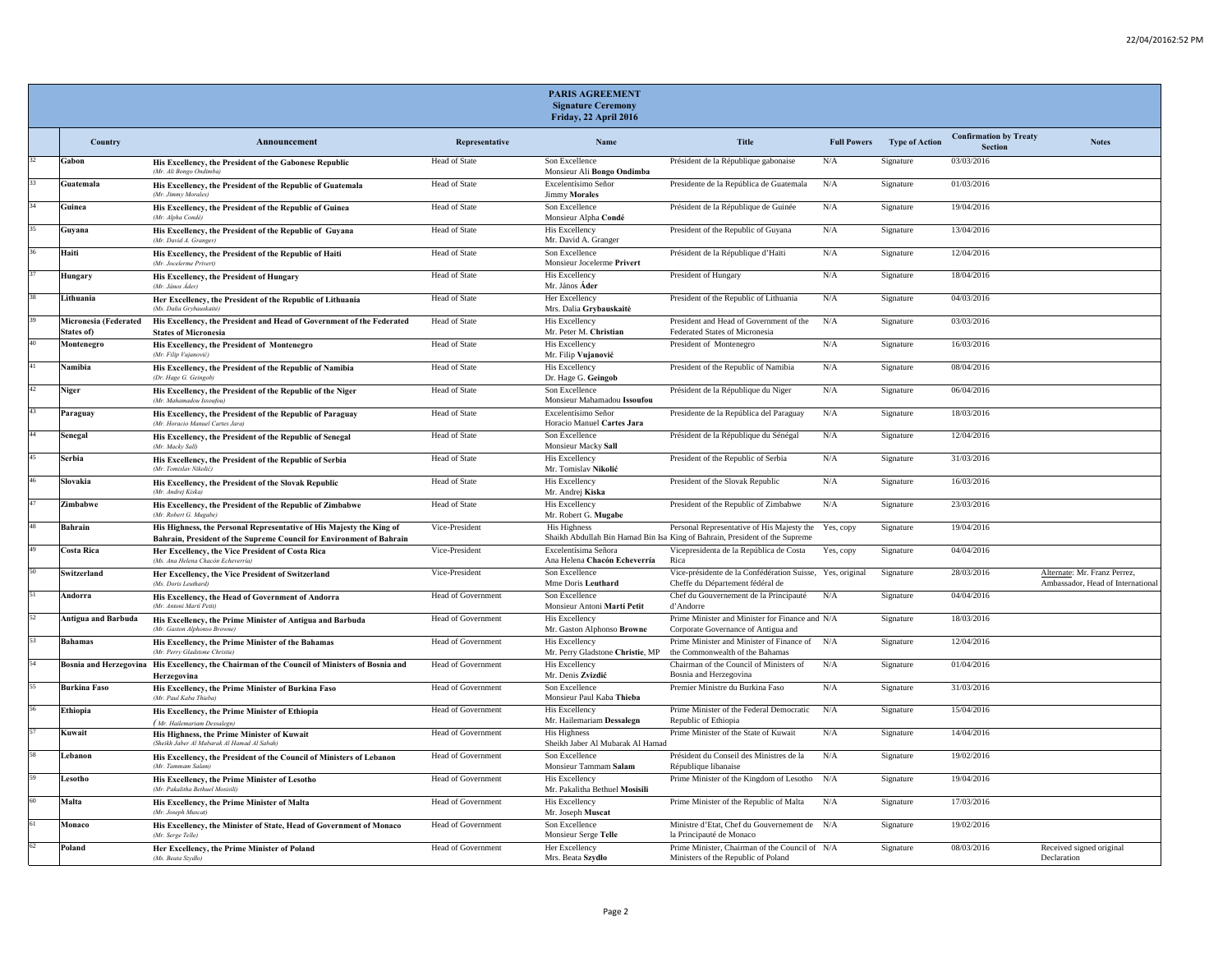|                                                        |                                                                                                                           |                              | PARIS AGREEMENT<br><b>Signature Ceremony</b><br>Friday, 22 April 2016      |                                                                                            |                    |                       |                                                 |                                  |
|--------------------------------------------------------|---------------------------------------------------------------------------------------------------------------------------|------------------------------|----------------------------------------------------------------------------|--------------------------------------------------------------------------------------------|--------------------|-----------------------|-------------------------------------------------|----------------------------------|
| Country                                                | Announcement                                                                                                              | Representative               | Name                                                                       | <b>Title</b>                                                                               | <b>Full Powers</b> | <b>Type of Action</b> | <b>Confirmation by Treaty</b><br><b>Section</b> | <b>Notes</b>                     |
| Slovenia                                               | His Excellency, the Prime Minister of Slovenia<br>(Mr. Miro Cerar)                                                        | <b>Head of Government</b>    | <b>His Excellency</b><br>Mr. Miro Cerar                                    | Prime Minister of the Republic of Slovenia N/A                                             |                    | Signature             | 02/03/2016                                      |                                  |
| Uganda                                                 | His Excellency, the Prime Minister of Uganda<br>(Mr. Ruhakana Rugunda)                                                    | Head of Government           | <b>His Excellency</b><br>Mr. Ruhakana Rugunda                              | Prime Minister of the Republic of Uganda N/A                                               |                    | Signature             | 14/04/2016                                      |                                  |
| Vanuatu                                                | His Excellency, the Prime Minister of Vanuatu<br>(Mr. Charlot Salwai Tabimasm                                             | Head of Government           | Tabimasmas                                                                 | His Excellency Mr. Charlot Salwai Prime Minister of the Republic of Vanuatu                | N/A                | Signature             | 11/04/2016                                      |                                  |
| Albania                                                | His Excellency, the Deputy Prime Minister of Albania<br>(Mr. Niko Peleshi)                                                | Deputy Prime Minister        | His Excellency<br>Mr. Niko Peleshi                                         | Deputy Prime Minister                                                                      | Yes, copy          | Signature             | 14/04/2016                                      |                                  |
| Belgium                                                | His Excellency, the Deputy Prime Minister of Belgium<br>(Mr. Alexander De Croo)                                           | Deputy Prime Minister        | <b>His Excellency</b><br>Mr. Alexander De Croo                             | Deputy Prime Minister and Minister of<br>Development Cooperation of Belgium                | Yes, copy          | Signature             | 19/04/2016                                      | with Declaration (copy received) |
| Nepal                                                  | His Excellency, the Deputy Prime Minister and Minister for Foreign<br><b>Affairs of Nepal</b>                             | Deputy Prime Minister        | His Excellency<br>Mr. Kamal Thapa                                          | Deputy Prime Minister and Minister for<br>Foreign Affairs of the Federal Democratic        | N/A                | Signature             | 19/04/2016                                      |                                  |
| Spain                                                  | Her Excellency, the Vice-President of the Government of Spain<br>(Ms. Soraya Sáenz de Santamaria Antón)                   | Deputy Prime Minister        | Her Excellency<br>Soraya Sáenz de Santamaría                               | Vice President of the Spanish Government                                                   | Yes, copy          | Signature             | 18/04/2016                                      |                                  |
| Swaziland                                              | His Excellency, the Deputy Prime Minister of Swaziland<br>(Mr. Paul Sintentela Dlamini)                                   | Deputy Prime Minister        | <b>His Excellency</b><br>Mr. Paul Sintentela Dlamini                       | Deputy Prime Minister of the Kingdom of<br>Swaziland                                       | Yes, original      | Signature             | 19/04/2016                                      |                                  |
| Sweden                                                 | Her Excellency, the Deputy Prime Minister of Sweden<br>Als. Asa Romso                                                     | Deputy Prime Minister        | Her Excellency<br>Ms. Asa Romson                                           | Deputy Prime Minister, Minister for Climate Yes, original<br>and the Environment of Sweden |                    | Signature             | 14/04/2016                                      |                                  |
| Tonga                                                  | His Excellency, the Deputy Prime Minister of Tonga<br>(Mr. Siaosi 'Ofa-ki-Vahafolay Sovaleni)                             | Deputy Prime Minister        | His Excellency<br>Mr. Siaosi 'Ofa-ki-Vahafolau                             | Deputy Prime Minister and Minister for<br>Meteorology, Energy, Information, Disaster       | Yes, copy          | Signature             | 15/04/2016                                      |                                  |
| Algeria                                                | His Excellency, the Minister of State and Minister for Foreign Affairs and<br><b>International Cooperation of Algeria</b> | Minister for Foreign Affairs | Son Excellence<br>Monsieur Ramtane Lamamra                                 | Ministre d'Etat, Ministre des Affaires<br>étrangères et de la Coopération                  | N/A                | Signature             | 08/04/2016                                      |                                  |
| Argentina                                              | Her Excellency, the Minister for Foreign Affairs of Argentina<br>(Ms. Susana Mahel Malcorra)                              | Minister for Foreign Affairs | Excelentísima Señora<br>Susana Mabel Malcorra                              | Minister for Foreign Affairs of the Republic N/A<br>of Argentina                           |                    | Signature             | 19/04/2016                                      |                                  |
| <b>Belarus</b>                                         | His Excellency, the Minister for Foreign Affairs of Belarus<br>(Mr. Vladimir Makei)                                       | Minister for Foreign Affairs | His Excellency<br>Mr. Vladimir Makei                                       | Minister for Foreign Affairs of the Republic N/A<br>of Belarus                             |                    | Signature             | 22/03/2016                                      |                                  |
| <b>Democratic People's</b><br><b>Republic of Korea</b> | His Excellency, the Minister for Foreign Affairs of the Democratic People's<br><b>Republic of Korea</b>                   | Minister for Foreign Affairs | His Excellency<br>Mr. Ri Su Yong                                           | Minister for Foreign Affairs of the<br>Democratic People's Republic of Korea               | N/A                | Signature             | 25/02/2016                                      |                                  |
| Benin                                                  | His Excellency, the Minister for Foreign Affairs and Cooperation of Benin<br>(Mr. Aurélien Agbenonci)                     | Minister for Foreign Affairs | Son Excellence<br>Monsieur Aurélien Agbenonci                              | Ministre des Affaires étrangères et de la<br>Coopération de la République du Bénin         | N/A                | Signature             | 19/04/2016                                      |                                  |
| Burundi                                                | His Excellency, the Minister for External Relations and International<br><b>Cooperation of Burundi</b>                    | Minister for Foreign Affairs | Son Excellence<br>Monsieur Alain Aimé Nyamitwe                             | Ministre des Relations extérieures et de la<br>Coopération internationale de la République | N/A                | Signature             | 13/04/2016                                      |                                  |
| Cameroon                                               | His Excellency, the Minister for External Relations of Cameroon<br>(Mr. Lejeune Mbella Mbella)                            | Minister for Foreign Affairs | Son Excellence<br>Monsieur Lejeune Mbella Mbella                           | Ministre des Relations Extérieures de la<br>République du Cameroun                         | N/A                | Signature             | 13/04/2016                                      |                                  |
| Comoros                                                | His Excellency, the Minister for Foreign Affairs and Cooperation of<br><b>Comoros</b>                                     | Minister for Foreign Affairs | His Excellency<br>Mr. Abdoulkarim Mohamed                                  | Minister for Foreign Affairs and<br>Cooperation of Comoros                                 | N/A                | Signature             | 22/04/2016                                      |                                  |
| Congo                                                  | His Excellency, the Minister for Foreign Affairs and Cooperation of the<br>Congo                                          | Minister for Foreign Affairs | Son Excellence<br>Monsieur Jean-Claude Gakosso                             | Ministre des Affaires étrangères et de la<br>Coopération de la République du Congo         | N/A                | Signature             | 08/04/2016                                      |                                  |
| El Salvador                                            | His Excellency, the Minister for Foreign Affairs of El Salvador<br>(Mr. Hugo Roger Martinez Bonillo                       | Minister for Foreign Affairs | His Excellency<br>Mr. Hugo Roger Martinez Bonilla República de El Salvador | Ministro de Relaciones Exteriores de la                                                    | N/A                | Signature             | 18/04/2016                                      |                                  |
| <b>Equatorial Guinea</b>                               | His Excellency, the Minister for Foreign Affairs and Cooperation of<br><b>Equatorial Guinea</b>                           | Minister for Foreign Affairs | His Excellency<br>Mr. Agapito Mba Mokuy                                    | Minister for Foreign Affairs and<br>Cooperation of Equatorial Guinea                       | N/A                | Signature             | 22/04/2016                                      |                                  |
| Ghana                                                  | Her Excellency, the Minister for Foreign Affairs of Ghana<br>(Ms. Hanna Serwaa Tetteh)                                    | Minister for Foreign Affairs | Her Excellency<br>Mrs. Hanna Serwaa Tetteh                                 | Minister for Foreign Affairs of the Republic N/A<br>of Ghana                               |                    | Signature             | 15/04/2016                                      |                                  |
| Honduras                                               | Her Excellency, the Minister for Foreign Affairs and International<br><b>Cooperation of Honduras</b>                      | Minister for Foreign Affairs | Her Excellency<br>Ms. Maria Dolores Aguero                                 | Minister of Foreign Affairs and International N/A<br>Cooperation of Honduras               |                    | Signature             | 21/04/2016                                      |                                  |
| Iran (Islamic Republic<br>of)                          | His Excellency, the Minister for Foreign Affairs of the Islamic Republic of<br>Iran                                       | Minister for Foreign Affairs | His Excellency<br>Dr. Mohammad Javad Zarif                                 | Minister for Foreign Affairs of the Islamic N/A<br>Republic of Iran                        |                    | Signature             | 12/04/2016                                      |                                  |
| Jamaica                                                | Her Excellency, the Minister for Foreign Affairs of Jamaica<br>(Ms. Kamina Johnson Smith)                                 | Minister for Foreign Affairs | Her Excellency<br>Ms. Kamina Johnson Smith                                 | Minister for Foreign Affairs and Foreign<br>Trade of Jamaica                               | N/A                | Signature             | 05/04/2016                                      |                                  |
| Kenya                                                  | Her Excellency, the Cabinet Secretary for Foreign Affairs and<br><b>International Trade of Kenya</b>                      | Minister for Foreign Affairs | Her Excellency<br>Ms. Amina Chawahir Mohamed                               | Cabinet Secretary for Foreign Affairs and<br>International Trade of the Republic of Kenya  | N/A                | Signature             | 15/04/2016                                      |                                  |
| Liberia                                                | Her Excellency, the Minister for Foreign Affairs of Liberia<br>(Ms. Marion Vashti Kamara)                                 | Minister for Foreign Affairs | Her Excellency<br>Ms. Marjon Vashti Kamara                                 | Minister for Foreign Affairs of the Republic N/A<br>of Liberia                             |                    | Signature             | 15/04/2016                                      |                                  |
| Madagascar                                             | Her Excellency, the Minister for Foreign Affairs of Madagascar<br>(Ms. Béatrice Atallah                                   | Minister for Foreign Affairs | Son Excellence<br>Madame Béatrice Atallah                                  | Ministre des Affaires étrangères de la<br>République de Madagascar                         | N/A                | Signature             | 11/04/2016                                      |                                  |
| Mali                                                   | His Excellency, the Minister for Foreign Affairs of Mali<br>(Mr. Abdoulaye Diop)                                          | Minister for Foreign Affairs | Son Excellence<br>Monsieur Abdoulaye Diop                                  | Ministre des Affaires étrangères, de la<br>Coopération internationale et de l'Intégration  | $\rm N/A$          | Signature             | 29/03/2016                                      |                                  |
| Rwanda                                                 | Her Excellency, the Minister of Foreign Affairs and Cooperation for<br>Rwanda                                             | Minister for Foreign Affairs | Son Excellence<br>Madame Louise Mushikiwabo                                | Ministre des Affaires étrangères et de la<br>coopération de la République du Rwanda        | N/A                | Signature             | 15/04/2016                                      |                                  |
| <b>Singapore</b>                                       | His Excellency, the Minister for Foreign Affairs of Singapore<br>(Dr. Vivian Balakrishnan                                 | Minister for Foreign Affairs | His Excellency<br>Dr. Vivian Balakrishnan                                  | Minister for Foreign Affairs of the Republic N/A<br>of Singapore                           |                    | Signature             | 29/03/2016                                      |                                  |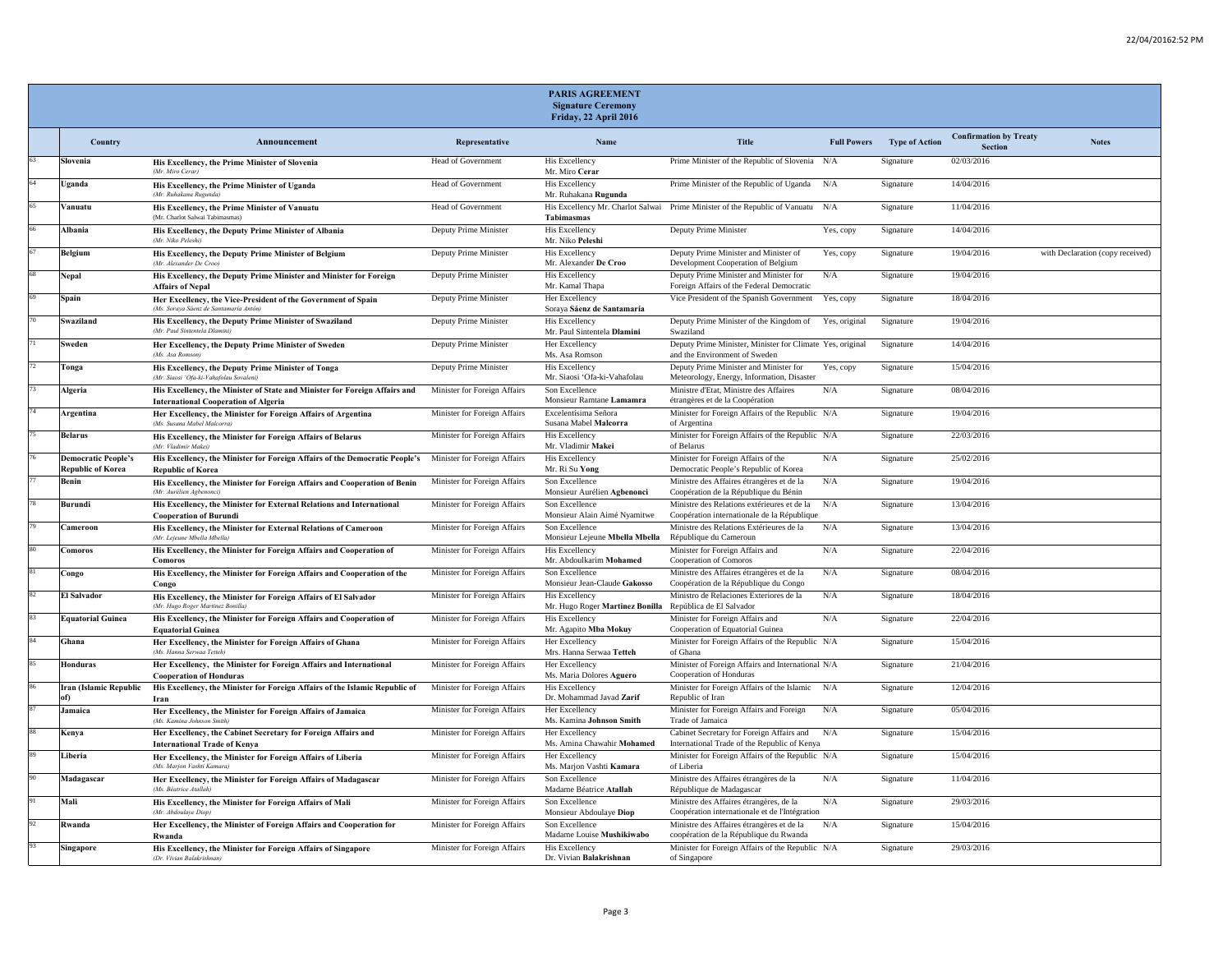|     |                                       |                                                                                                                                   |                              | <b>PARIS AGREEMENT</b><br><b>Signature Ceremony</b><br>Friday, 22 April 2016 |                                                                                                                               |               |                                   |                                          |                                                            |
|-----|---------------------------------------|-----------------------------------------------------------------------------------------------------------------------------------|------------------------------|------------------------------------------------------------------------------|-------------------------------------------------------------------------------------------------------------------------------|---------------|-----------------------------------|------------------------------------------|------------------------------------------------------------|
|     | Country                               | Announcement                                                                                                                      | Representative               | Name                                                                         | Title                                                                                                                         |               | <b>Full Powers</b> Type of Action | <b>Confirmation by Treaty</b><br>Section | <b>Notes</b>                                               |
|     | <b>Solomon Islands</b>                | His Excellency, the Minister for Foreign Affairs and External Trade of the<br><b>Solomon Islands</b>                              | Minister for Foreign Affairs | His Excellency<br>Mr. Milner Tozaka                                          | Minister for Foreign Affairs and External<br>Trade of Solomon Islands                                                         | N/A           | Signature                         | 12/04/2016                               |                                                            |
|     | Suriname                              | Her Excellency, the Minister for Foreign Affairs of Suriname<br>(Ms. Niermala Badrising                                           | Minister for Foreign Affairs | Her Excellency<br>Ms. Niermala Badrising                                     | Minister of Foreign Affairs of the Republic N/A<br>of Suriname                                                                |               | Signature                         | 20/04/2016                               |                                                            |
|     | Tajikistan                            | His Excellency, the Minister for Foreign Affairs of Tajikistan<br>(Mr. Sirodiidin Aslov)                                          | Minister for Foreign Affairs | His Excellency<br>Mr. Sirodjidin Aslov                                       | Minister for Foreign Affairs of the Republic N/A<br>of Tajikistan                                                             |               | Signature                         | 15/04/2016                               |                                                            |
|     | <b>Trinidad and Tobago</b>            | His Excellency, the Minister for Foreign and CARICOM Affairs of<br><b>Trinidad and Tobago</b>                                     | Minister for Foreign Affairs | His Excellency<br>Mr. Dennis Moses                                           | Minister for Foreign and CARICOM Affairs N/A<br>of the Republic of Trinidad and Tobago                                        |               | Signature                         | 21/04/2016                               |                                                            |
|     | Tunisia                               | His Excellency, the Minister for Foreign Affairs of Tunisia<br><b>Mr</b> Khemaies Jhinaou                                         | Minister for Foreign Affairs | Son Excellence<br>Monsieur Khemais Jhinaoui                                  | Ministre des Affaires étrangères de la<br>République tunisienne                                                               | N/A           | Signature                         | 05/04/2016                               |                                                            |
|     | Venezuela (Bolivarian<br>Republic of) | Her Excellency, the Minister for Foreign Affairs of the Bolivarian<br><b>Republic of Venezuela</b>                                | Minister for Foreign Affairs | Excelentísima Señora<br>Delcy Eloína Rodríguez Gómez                         | Ministra del Poder Popular para Relaciones N/A<br>Exteriores de la República Bolivariana de                                   |               | Signature                         | 12/04/2016                               |                                                            |
| 100 | Kiribati                              | His Excellency The Special Envoy, the former President and current<br>Member of Parliament of Kiribati                            | Former President             | His Excellency<br>Mr. Teburoro Tito                                          | The Special Envoy, former President and<br>current Member of Parliament of the                                                | Yes, copy     | Signature                         | 20/04/2016                               |                                                            |
| 101 | Angola                                | Her Excellency, the Minister for Environment of Angola<br>(Ms. Maria de Fatima Jardim)                                            | Other Minister               | Her Excellency<br>Ms. Maria de Fatima Jardim                                 | Minister for Environment of the Republic of Yes, original<br>Angola                                                           |               | Signature                         | 15/04/2016                               |                                                            |
| 102 | <b>Australia</b>                      | His Excellency, the Minister for Environment of Australia<br>(Mr. Gregory Andrew Hunt)                                            | Other Minister               | His Excellency<br>Mr. Gregory Andrew Hunt                                    | Minister for Environment of Australia                                                                                         | Yes, copy     | Signature                         | 14/04/2016                               |                                                            |
| 103 | Austria                               | His Excellency, the Federal Minister of Agriculture, Forestry,<br><b>Environment and Water Management of Austria</b>              | Other Minister               | His Excellency<br>Mr. Andrä Rupprechter                                      | Federal Minister of Agriculture, Forestry,<br>Environment and Water Management                                                | Yes, copy     | Signature                         | 12/04/2016                               |                                                            |
| 104 | Azerbaijan                            | His Excellency, the Minister of Ecology and Natural Resources of<br>Azerbaijan                                                    | Other Minister               | <b>His Excellency</b><br>Mr. Huseyngulu Baghirov                             | Minister of Ecology and Natural Resources Yes, copy<br>of Azerbaijan                                                          |               | Signature                         | 21/04/2016                               |                                                            |
| 105 | <b>Bangladesh</b>                     | His Excellency, the Minister for Environment and Forests of Bangladesh<br><b>Alr</b> Anwar Hossain                                | Other Minister               |                                                                              | His Excellency Mr. Anwar Hossain Minister for Environment and Forests of the Yes, original<br>People's Republic of Bangladesh |               | Signature                         | 11/04/2016                               |                                                            |
| 106 | <b>Brunei Darussalam</b>              | His Excellency, the Minister of Energy and Industry of Brunei Darussalam<br>(Dr. Mohammad Yasmin Umar)                            | Other Minister               | His Excellency Pehin Datu (Dr)<br>Mohammad Yasmin Umar                       | Minister of Energy and Industry of Brunei<br>Darussalam                                                                       | Yes, copy     | Signature                         | 18/04/2016                               |                                                            |
| 107 | Cambodia                              | His Excellency, the Secretary of State of the Ministry of Foreign Affairs<br>and International Cooperation of Cambodia            | Other Minister               | <b>His Excellency</b><br>Mr. Ouch Borith                                     | Secretary of State of the Ministry of Foreign Yes, original<br>Affairs and International Cooperation of the                   |               | Signature                         | 13/04/2016                               |                                                            |
| 108 | Cuba                                  | Her Excellency, the Minister of Science, Technology and Environment of<br>Cuba                                                    | Other Minister               | Excelentísima Señora<br>Elba Rosa Pérez Montoya                              | Ministra de Ciencia, Tecnología y Medio<br>Ambiente                                                                           | Yes, copy     | Signature                         | 13/04/2016                               |                                                            |
| 109 | Cyprus                                | His Excellency, the Minister of Agriculture, Rural Development and<br><b>Environment of Cyprus</b>                                | Other Minister               | <b>His Excellency</b><br>Mr. Nicos Kouyialis                                 | Minister of Agriculture, Rural Development Yes, copy<br>and Environment                                                       |               | Signature                         | 05/04/2016                               |                                                            |
| 110 | <b>Czech Republic</b>                 | His Excellency, the Minister of Environment of the Czech Republic<br>(Mr. Richard Brahec)                                         | Other Minister               | <b>His Excellency</b><br>Mr. Richard Brabec                                  | Minister of Environment                                                                                                       | Yes, original | Signature                         | 15/04/2016                               |                                                            |
| 111 | Denmark                               | His Excellency, the Minister for Energy, Utilities and Climate of Denmark<br>(Mr. Lars Christian Lilleholt)                       | Other Minister               | <b>His Excellency</b><br>Mr. Lars Christian Lilleholt                        | Minister for Energy, Utilities and Climate of Yes, original<br>Denmark                                                        |               | Signature                         | 06/04/2016                               | Alternate: Mr. Ib Petersen,<br>Permanent Representative of |
| 112 | <b>D</b> ibouti                       | His Excellency, the Minister delegate responsible for International<br>Cooperation in the Ministry of Foreign Affairs of Djibouti | Other Minister               | His Excellency<br>Mr. Ahmed Ali Silav                                        | Ministre délégué auprès du Ministre des<br>Affaires étrangères chargé de la coopération                                       | Yes, copy     | Signature                         | 18/04/2016                               |                                                            |
| 113 | Dominica                              | His Excellency, the Minister for Health and Environment of Dominica<br>(Dr. Kenneth Darrow                                        | Other Minister               | His Excellency<br>Dr. Kenneth Darroux                                        | Minister for Health and Environment of<br>Dominica                                                                            | Yes, copy     | Signature                         | 21/04/2016                               |                                                            |
| 114 | Egypt                                 | His Excellency, the Minister of Environment of Egypt<br>(Mr. Khaled Fahmy)                                                        | Other Minister               | <b>His Excellency</b><br>Mr. Khaled Fahmy                                    | Minister of Environment of the Arab<br>Republic of Egypt                                                                      | Yes, copy     | Signature                         | 18/04/2016                               |                                                            |
| 115 | Estonia                               | His Excellency, the Minister of the Environment of Estonia<br><b>Mr</b> Marko Pomerants                                           | Other Minister               | His Excellency<br>Mr. Marko Pomerants                                        | Minister of the Environment of the Republic Yes, original<br>of Estonia                                                       |               | Signature                         | 15/04/2016                               |                                                            |
| 116 | <b>European Union</b>                 | Her Excellency, the Minister for the Environment of the Netherlands,<br>President-in-Office of the Council of the European Union  | Other Minister               | Her Excellency<br>Ms. Sharon Dijksma                                         | Minister for the Environment of the<br>Kingdom of the Netherlands, President-in-                                              | Yes, copy     | Signature                         | 15/04/2016                               |                                                            |
| 117 | Finland                               | His Excellency, the Minister of Agriculture and the Environment of<br>Finland                                                     | Other Minister               | His Excellency<br>Mr. Kimmo Tiilikainen                                      | Minister of Agriculture and the Environment Yes, original<br>of Finland                                                       |               | Signature                         | 11/04/2016                               | Alternate: Mr. Kai Sauer,<br>Permanent Representative      |
| 118 | Georgia                               | His Excellency, the Minister of Environment and Natural Resources<br><b>Protection of Georgia</b>                                 | Other Minister               | His Excellency<br>Mr. Gigla Agulashvili                                      | Minister of Environment and Natural<br>Resources of Georgia                                                                   | Yes, copy     | Signature                         | 15/04/2016                               |                                                            |
| 119 | Germany                               | Her Excellency, the Federal Minister for the Environment, Nature<br><b>Conservation, Building and Nuclear Safety of Germany</b>   | Other Minister               | Her Excellency<br>Dr. Barbara Hendricks                                      | Federal Minister for the Environment,<br>Nature Conservation, Building                                                        | Yes, copy     | Signature                         | 12/04/2016                               | Alternate: Mr. Harald Braun,<br>Permanent Representative   |
| 120 | Greece                                | His Excellency, the Alternate Minister of Environment and Energy of<br>Greece                                                     | Other Minister               | His Excellency<br>Mr. Ioannis Tsironis                                       | Alternate Minister of Environment and<br><b>Energy of Greece</b>                                                              | Yes, copy     | Signature                         | 19/04/2016                               |                                                            |
| 121 | Guinea-Bissau                         | His Excellency, the Secretary of State for Environment of Guinea-Bissau                                                           | Other Minister               | <b>His Excellency</b><br>Mr.                                                 | Secretary of State for Environment of<br>Guinea-Bissau                                                                        |               | Signature                         | 22/04/2016                               |                                                            |
| 122 | Iceland                               | Her Excellency, the Minister for the Environment and Natural Resources<br>of Iceland                                              | Other Minister               | Her Excellency<br>Mrs. Sigrún Magnúsdóttir                                   | Minister for the Environment and Natural<br>Resources of Iceland                                                              | Yes, original | Signature                         | 18/04/2016                               |                                                            |
| 123 | India                                 | His Excellency, the Minister of State for Environment, Forest and Climate<br><b>Change of India</b>                               | Other Minister               | <b>His Excellency</b><br>Mr. Prakash Javadekar                               | Minister of State for Environment, Forest<br>and Climate Change of India                                                      | Yes, original | Signature                         | 19/04/2016                               |                                                            |
| 124 | Indonesia                             | Her Excellency, the Minister of Environment and Forestry of Indonesia<br>(Ms. Siti Nurbaya Bakar)                                 | Other Minister               | Her Excellency<br>Ms. Siti Nurbaya Bakar                                     | Minister of Environment and Forestry of the Yes, copy<br>Republic of Indonesia                                                |               | Signature                         | 07/04/2016                               |                                                            |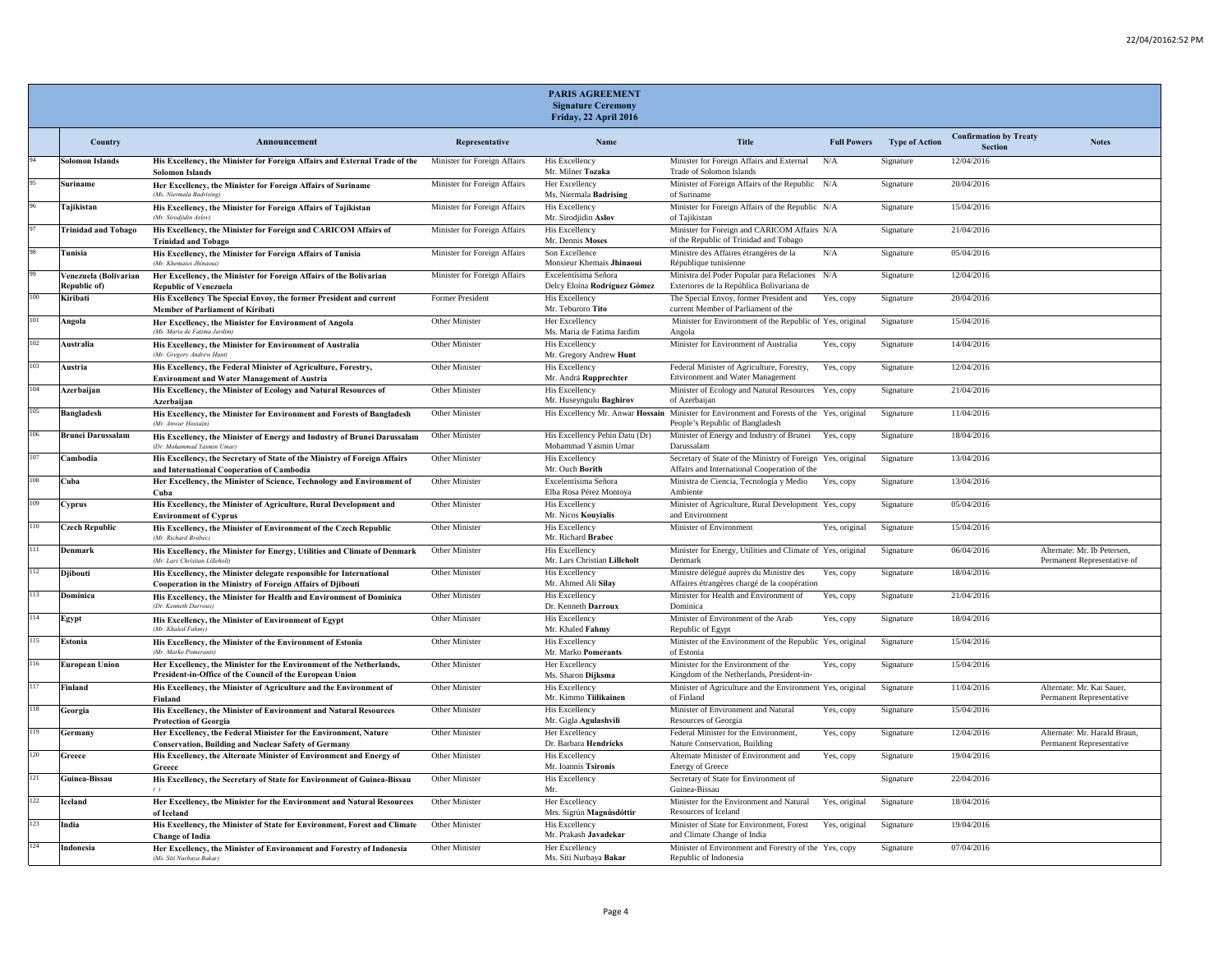|     |                                                   |                                                                                                                                          |                       | <b>PARIS AGREEMENT</b><br><b>Signature Ceremony</b><br>Friday, 22 April 2016 |                                                                                                                   |                    |                       |                                                 |                                                                  |
|-----|---------------------------------------------------|------------------------------------------------------------------------------------------------------------------------------------------|-----------------------|------------------------------------------------------------------------------|-------------------------------------------------------------------------------------------------------------------|--------------------|-----------------------|-------------------------------------------------|------------------------------------------------------------------|
|     | Country                                           | Announcement                                                                                                                             | Representative        | Name                                                                         | Title                                                                                                             | <b>Full Powers</b> | <b>Type of Action</b> | <b>Confirmation by Treaty</b><br><b>Section</b> | <b>Notes</b>                                                     |
| 125 | <b>Ireland</b>                                    | His Excellency, the Minister for the Environment, Community and Local<br><b>Government of Ireland</b>                                    | Other Minister        | <b>His Excellency</b><br>Mr. Alan Kelly                                      | Minister for the Environment, Community<br>and Local Government of Ireland                                        | Yes, original      | Signature             | 19/04/2016                                      |                                                                  |
| 126 | Israel                                            | His Excellency, the Minister of Environmental Protection of Israel<br>(Mr. Avi Gabbay)                                                   | Other Minister        | <b>His Excellency</b><br>Mr. Avi Gabbay                                      | Minister of Environmental Protection                                                                              | Yes, original      | Signature             | 15/03/2016                                      |                                                                  |
| 127 | Jordan                                            | His Excellency, the Minister of Environment of Jordan<br>(Dr. Taher Radi Shukri Shakhashir)                                              | Other Minister        | His Excellency<br>Dr. Taher Radi Shukri Shakhashir                           | Minister of Environment of Jordan                                                                                 | Yes, copy          | Signature             | 20/04/2016                                      |                                                                  |
| 128 | Republic                                          | Lao People's Democratic His Excellency, the Minister of Natural Resources and Environment of the<br>Lao People's Democratic Republic     | Other Minister        | <b>His Excellency</b><br>Mr. Sommad Pholsena                                 | Minister of Natural Resources and<br>Environment of the Lao People's                                              | Yes, copy          | Signature             | 18/04/2016                                      |                                                                  |
| 129 | Latvia                                            | His Excellency, the Minister for Environmental Protection and Regional<br><b>Development of Latvia</b>                                   | Other Minister        | <b>His Excellency</b><br>Mr. Kaspars Gerhards                                | Minister for Environmental Protection and<br>Regional Development of Latvia                                       | Yes, copy          | Signature             | 19/04/2016                                      |                                                                  |
| 130 | Luxembourg                                        | Her Excellency, the Minister for the Environment of Luxembourg<br>(Ms. Carole Dieschbourg)                                               | Other Minister        | Son Excellence<br>Mme Carole Dieschbourg                                     | Ministre de l'Environnement                                                                                       | Yes, original      | Signature             | 06/04/2016                                      |                                                                  |
| 131 | Mexico                                            | His Excellency, the Minister of Environment and Natural Resources of<br>Mexico                                                           | Other Minister        | His Excellency<br>Mr. Rafael Pacchiano Alamán                                | Secretario de Medio Ambiente y Recursos<br>Raturales de Mexico                                                    | Yes, original      | Signature             | 19/04/2016                                      |                                                                  |
| 132 | Mongolia                                          | His Excellency, the Minister of Environment, Green Development and<br><b>Tourism of Mongolia</b>                                         | Other Minister        | His Excellency<br>Mr. Namdag Battsereg                                       | Minister of Environment, Green<br>Development and Tourism of Mongolia                                             | Yes, original      | Signature             | 18/04/2016                                      |                                                                  |
| 133 | Myanmar                                           | His Excellency, the Union Minister for Natural Resources and<br><b>Environmental Conservation of Myanmar</b>                             | Other Minister        | His Excellency<br>Mr. U Ohn Win                                              | Union Minister for Natural Resources and<br>Environmental Conservation of the Republic                            | Yes, original      | Signature             | 08/04/2016                                      |                                                                  |
| 134 | Netherlands (The)                                 | His Excellency, the Prime Minister of Aruba, for the Netherlands<br>(Mr. Michiel G. Eman)                                                | Other Minister        | His Excellency<br>Mr. Mike Eman                                              | Prime Minister of Aruba, Kingdom of the<br>Netherlands                                                            | Yes, original      | Signature             | 18/04/2016                                      | alternate: Minister of Environment                               |
| 135 | <b>New Zealand</b>                                | Her Excellency, the Minister for Climate Change Issues of New Zealand<br>(Ms. Paula Lee Bennett                                          | Other Minister        | Her Excellency<br>Ms. Paula Lee Bennett                                      | Minister for Climate Change Issues of New Yes, copy<br>Zealand                                                    |                    | Signature             | 15/04/2016                                      |                                                                  |
| 136 | Norway                                            | His Excellency, the Minister of Climate and Environment of Norway<br>(Mr. Vidar Helgesen)                                                | <b>Other Minister</b> | <b>His Excellency</b><br>Mr. Vidar Helgesen                                  | Minister of Climate and Environment of<br>Norway                                                                  | Yes, copy          | Signature             | 08/04/2016                                      |                                                                  |
| 137 | Pakistan                                          | His Excellency, the Federal Minister for Interior and Narcotics Control of<br>Pakistan                                                   | Other Minister        | <b>His Excellency</b><br>Mr. Chaudhry Nisar Ali Khan                         | Federal Minister for Interior and Narcotics<br>Control of Pakistan                                                | Yes, copy          | Signature             | 19/04/2016                                      | alternate: Her Excellency Dr.<br>Maleeha Lodhi, Permanent        |
| 138 | Panama                                            | Her Excellency, the Minister of Environment of Panama<br>(Señora Mirei Endara                                                            | Other Minister        | Excelentísima Señora<br>Mirei Endara                                         | Ministra de Ambiente de la República de<br>Panamá                                                                 | Yes, original      | Signature             | 14/04/2016                                      |                                                                  |
| 139 | <b>Philippines</b>                                | His Excellency, the Secretary of the Department of Environment and<br><b>Natural Resources of the Philippines</b>                        | Other Minister        | His Excellency<br>Mr. Ramon J.P. Paje                                        | Secretary of the Department of Environment Yes, original<br>and Natural Resources of the Philippines              |                    | Signature             | 13/04/2016                                      |                                                                  |
| 140 | Portugal                                          | His Excellency, the Minister of Environment of Portugal<br>(Mr. João Pedro Matos Fernandes                                               | Other Minister        | <b>His Excellency</b><br>Mr. João Pedro Matos Fernandes                      | Minister of Environment of Portugal                                                                               | Yes, original      | Signature             | 15/04/2016                                      |                                                                  |
| 141 | Oatar                                             | His Excellency, the Minister of Municipality and Environment of Qatar<br>(Mr. Mohammed Bin Abdullah Al-Rumaihi                           | Other Minister        | His Excellency<br>Mr. Mohammed Bin Abdullah Al-                              | Minister of Municipality and Environment<br>of Qatar                                                              | Yes, copy          | Signature             | 22/04/2016                                      |                                                                  |
| 142 | <b>Republic of Korea</b>                          | His Excellency, the Minister of Environment of the Republic of Korea<br>(Mr. Yoon Seong Kyu)                                             | Other Minister        | His Excellency<br>Mr. Yoon Seong Kyu                                         | Minister of Environment of the Republic of Yes, copy<br>Korea                                                     |                    | Signature             | 15/04/2016                                      |                                                                  |
| 143 | Romania                                           | Her Excellency, the Minister of Environment, Waters and Forests of<br>Romania                                                            | Other Minister        | Her Excellency<br>Ms. Cristiana Pașca Palmer                                 | Minister of Environment, Waters and<br>Forests of Romania                                                         | Yes, copy          | Signature             | 19/04/2016                                      |                                                                  |
| 144 | <b>Saint Vincent and The</b><br><b>Grenadines</b> | His Excellency, the Minister of Economic Planning, Sustainable<br>Development, Industry, Information and Labour of Saint Vincent and the | Other Minister        | His Excellency Mr. Camillo<br><b>Gonsalves</b>                               | Minister of Economic Planning, Sustainable Yes, copy<br>Development, Industry, Information and                    |                    | Signature             | 13/04/2016                                      |                                                                  |
| 145 | San Marino                                        | Her Excellency, the Minister of Territory and Environment of San Marino<br>(Ms. Antonella Mularoni)                                      | Other Minister        | Her Excellency<br>Ms. Antonella Mularoni                                     | Minister of Territory and Environment of the Yes, copy<br>Republic of San Marino                                  |                    | Signature             | 06/04/2016                                      |                                                                  |
| 146 |                                                   | Sao Tome and Principe His Excellency, the Minister of Finance and Public Administration of Sao<br><b>Tome and Principe</b>               | Other Minister        | <b>His Excellency</b>                                                        | Minister of Finance and Public<br>Mr. Americo d'Oliveira dos Ramos Administration of Sao Tome and Principe        | Yes, copy          | Signature             | 18/04/2016                                      |                                                                  |
| 147 | South Africa                                      | Her Excellency, the Minister of Environmental Affairs of South Africa<br>(Ms. Bomo Edith Edna Molewa)                                    | Other Minister        | Her Excellency<br>Ms. Bomo Edith Edna Molewa                                 | Minister of Environmental Affairs of South Yes, original<br>Africa                                                |                    | Signature             | 14/03/2016                                      |                                                                  |
| 148 | South Sudan                                       | His Excellency, the Minister of Environment of South Sudan<br>(Mr. Deng Deng Hoc Yai)                                                    | Other Minister        | <b>His Excellency</b><br>Mr. Deng Deng Hoc Yai                               | Minister of Environment of the Republic of Yes, copy<br>South Sudan                                               |                    | Signature             | 19/04/2016                                      | alternate: Mr. Joseph Africano<br>Bartel, Under Secretary of the |
| 149 | Sri Lanka                                         | His Excellency, the Minister of Science, Technology and Research of Sri<br>Lanka                                                         | Other Minister        | His Excellency<br>Mr. A.D. Susil Premajayantha                               | Minister of Science, Technology and<br>Research of the Democratic Socialist                                       | Yes, copy          | Signature             | 12/04/2016                                      |                                                                  |
| 150 | Sudan (The)                                       | His Excellency, the Minister of Environment, Natural Resources and<br><b>Physical Development of the Sudan</b>                           | Other Minister        | His Excellency<br>Mr. Hassan Abdelgader Hilal                                | Minister of Environment, Natural Resources Yes, copy<br>and Physical Development of the Republic                  |                    | Signature             | 08/04/2016                                      |                                                                  |
| 151 | Thailand                                          | His Excellency, the Minister of Natural Resources and Environment of<br>Thailand                                                         | Other Minister        | <b>His Excellency</b><br>General Surasak Karnjanarat                         | Minister of Natural Resources and<br><b>Environment of Thailand</b>                                               | Yes, original      | Signature             | 19/04/2016                                      |                                                                  |
| 152 | <b>Timor-Leste</b>                                | His Excellency, the Minister of Commerce, Industry and Environment of<br><b>Timor-Leste</b>                                              | Other Minister        | <b>His Excellency</b>                                                        | Minister of Commerce, Industry and<br>Mr. Constâncio da Conceição Pinto Environment of the Democratic Republic of | Yes, copy          | Signature             | 15/04/2016                                      |                                                                  |
| 153 | Turkey                                            | Her Excellency, the Minister of Environment and Urbanization of Turkey<br>(Ms. Fatma Güldemet Sari)                                      | Other Minister        | Her Excellency<br>Fatma Güldemet Sarı                                        | Minister of Environment and Urbanization<br>of the Republic of Turkey                                             | Yes, copy          | Signature             | 19/04/2016                                      |                                                                  |
| 154 | <b>United Arab Emirates</b>                       | His Excellency, the Minister of Climate Change and Environment of the<br><b>United Arab Emirates</b>                                     | Other Minister        | His Excellency<br>Dr. Thani Ahmed AI Zeyoudi                                 | Minister of Climate Change and<br>Environment                                                                     | Yes, copy          | Signature             | 18/04/2016                                      |                                                                  |
| 155 | United Kingdom of<br><b>Great Britain and</b>     | His Excellency, the Parliamentary Under-Secretary of State for Energy<br>and Climate Change of the United Kingdom                        | Other Minister        | His Excellency<br>Lord Bourne of Aberystwyth                                 | Parliamentary Under-Secretary of State for<br>Energy and Climate Change of the United                             | Yes, copy          | Signature             | 13/04/2016                                      |                                                                  |